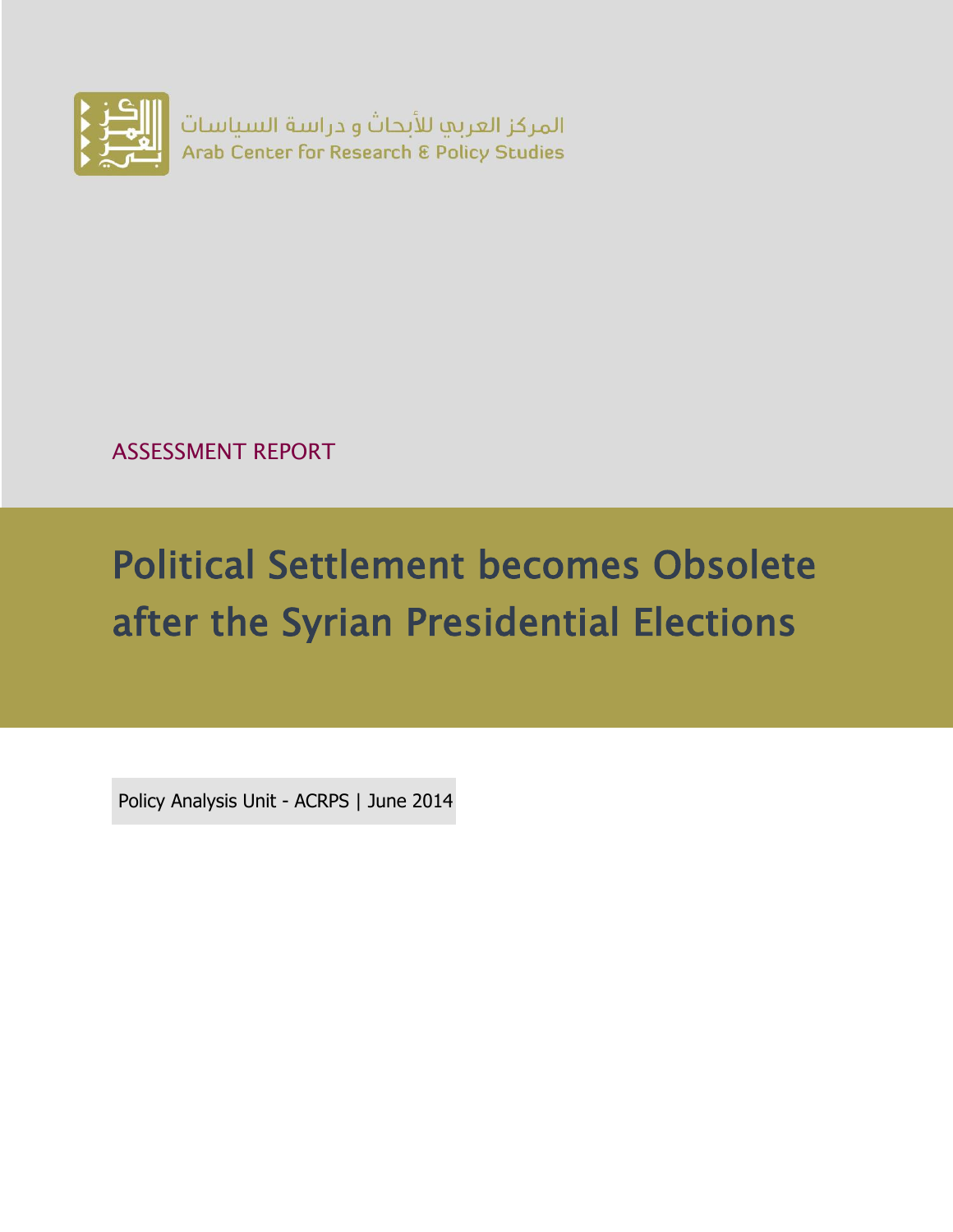Political Settlement becomes Obsolete after the Syrian Presidential Elections

Series: Assessment Report

Policy Analysis Unit – ACRPS | June 2014

\_\_\_\_\_\_\_\_\_\_\_\_\_\_\_\_\_\_\_\_\_\_\_\_\_\_\_\_

Copyright © 2014 Arab Center for Research and Policy Studies. All Rights Reserved.

The Arab Center for Research and Policy Studies is an independent research institute and think tank for the study of history and social sciences, with particular emphasis on the applied social sciences.

The Center's paramount concern is the advancement of Arab societies and states, their cooperation with one another and issues concerning the Arab nation in general. To that end, it seeks to examine and diagnose the situation in the Arab world - states and communities- to analyze social, economic and cultural policies and to provide political analysis, from an Arab perspective.

The Center publishes in both Arabic and English in order to make its work accessible to both Arab and non-Arab researchers.

#### **Arab Center for Research and Policy Studies**

PO Box 10277

Street No. 826, Zone 66

Doha, Qatar

Tel.: +974 44199777 | Fax: +974 44831651

[www.dohainstitute.org](file:///C:/Users/dena.qaddumi/Desktop/www.dohainstitute.org)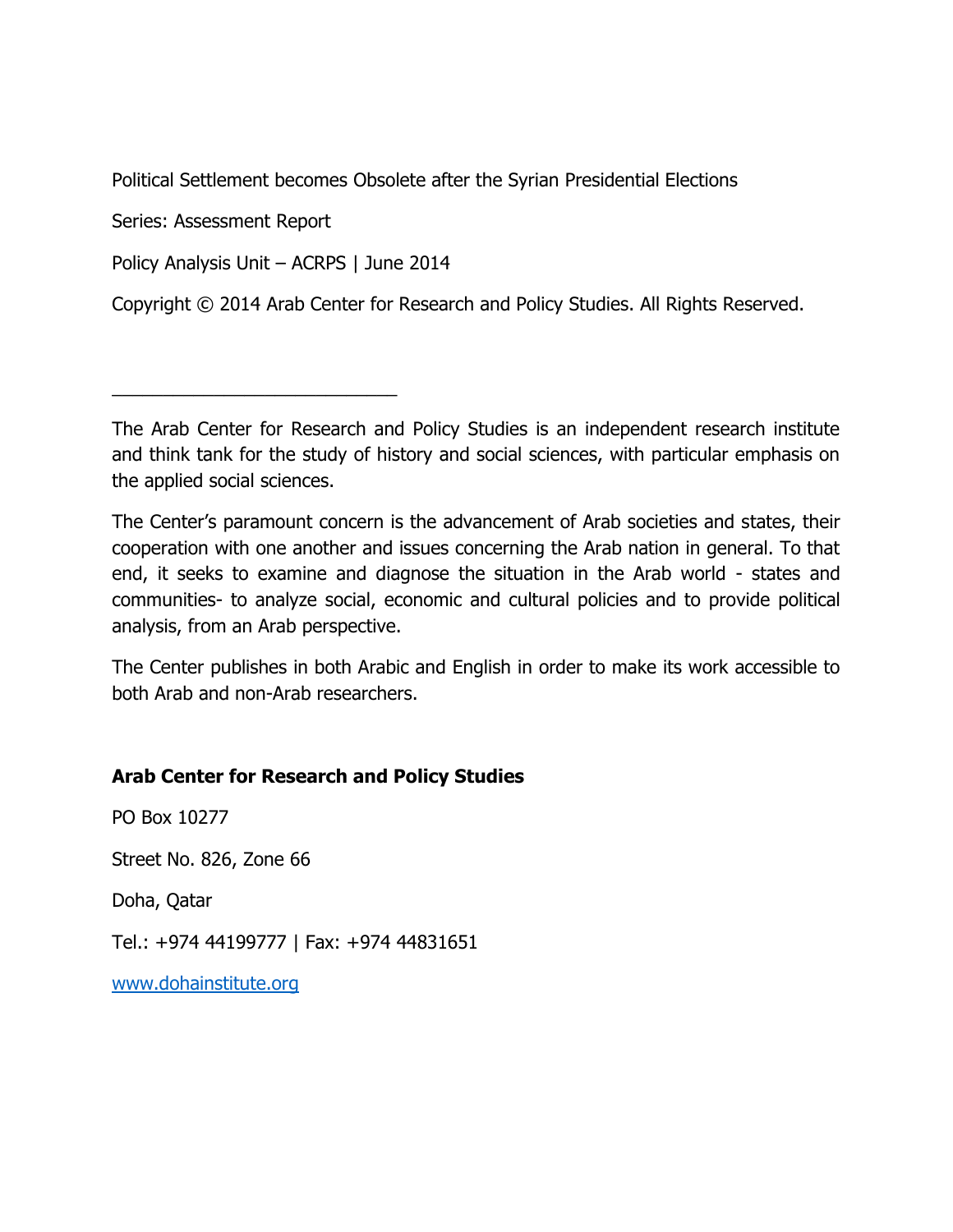# Table of Contents

| <b>Introduction</b>                                                              |  |
|----------------------------------------------------------------------------------|--|
| The Presidential Elections and International Initiatives for a Solution in Syria |  |
| The Effect of the Presidential Elections on a Potential Political Solution       |  |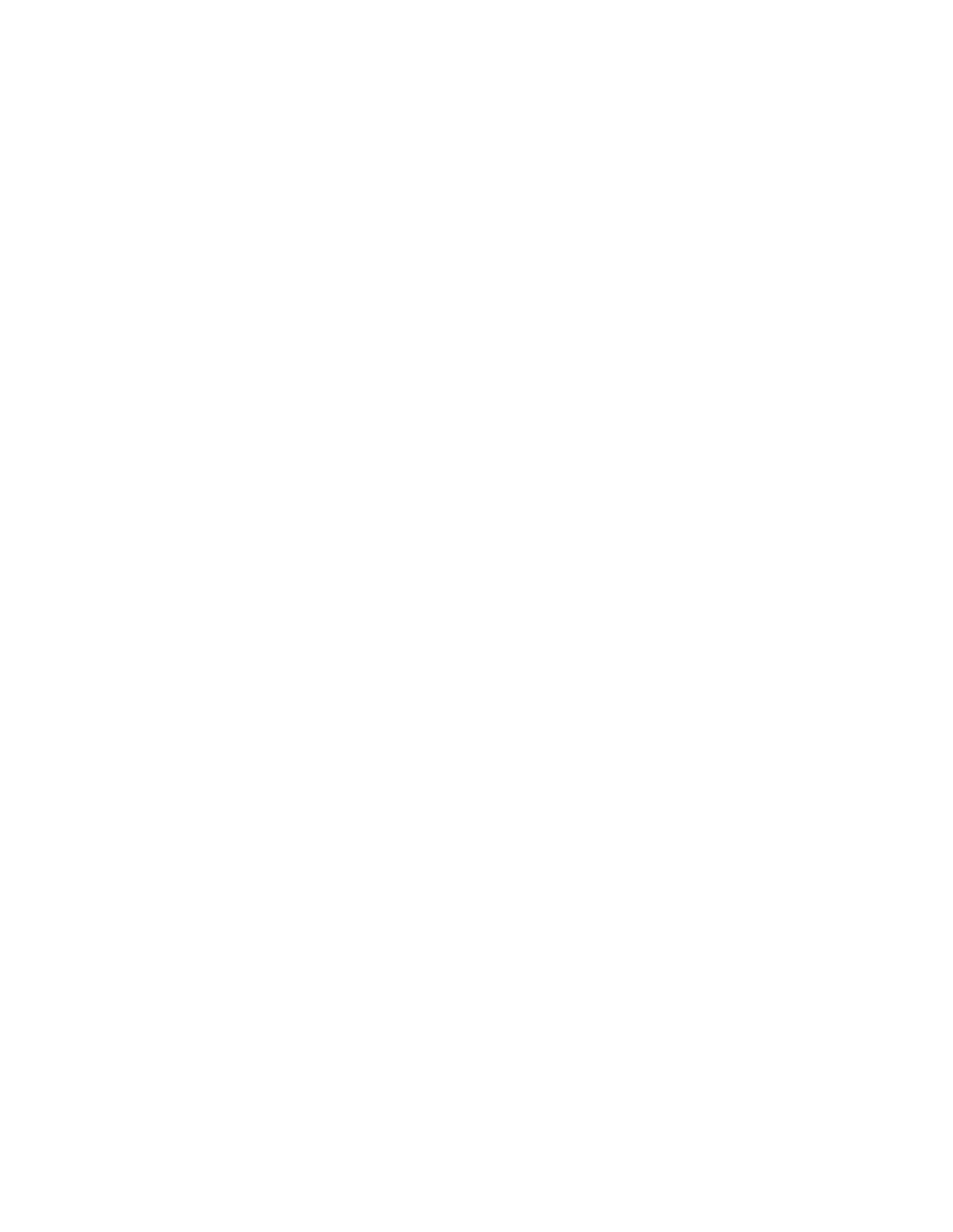#### Introduction

Despite the acute political and social crisis that Syria has been enduring since the start of the revolution in March 2011, and despite the tragic humanitarian consequences of the ongoing military conflict in the country, the Syrian regime held presidential elections on June 3 in which three candidates, including President Bashar al-Assad, participated.

The regime and its regional and international allies attempted to promote the elections as the first "pluralist" elections to take place in Syria in more than half a century, claiming that the presidential contest was the "fruit" of political and constitutional reforms undertaken by the regime, which were "crowned" by the promulgation of the new constitution in 2012. Nevertheless, the United Nations rejected these elections, insisting that they "undermine the efforts in search of a political solution in Syria". The United States, the European Union, Turkey, the Gulf Cooperation Council (GCC) countries, and others also rejected the elections, with some describing the Syrian regime's call for the people to vote as a "charade" and a contest "whose results are known beforehand". The Syrian opposition, with all its different groups and factions, even those described as being "conciliatory" toward the regime, agreed to reject and boycott the elections, dubbing them as "illegitimate".

International and regional opposition to the elections was prompted by the forced exclusion of half of the Syrian people from participating in the electoral contest due to the circumstances of the war and the ensuing mass displacement, or because the elections were supervised by a regime that lacks legitimacy and is stained with the blood of its people. Additionally, the holding of elections amid a sharp political and social crisis and an ongoing military conflict signifies the deepening and the perpetuation of the struggle, and ultimately eliminates all chances for a political solution.

### The Presidential Elections and International Initiatives for a Solution in Syria

The political initiatives for the resolution of the Syrian crisis—issued prior to the Geneva conference on June 30, 3012, the first Arab initiative on September 10, 2011, the second Arab initiative on January 22, 2012, and the Kofi Anan plan—made the holding of presidential elections conditional on a halt to violence, the launching of political and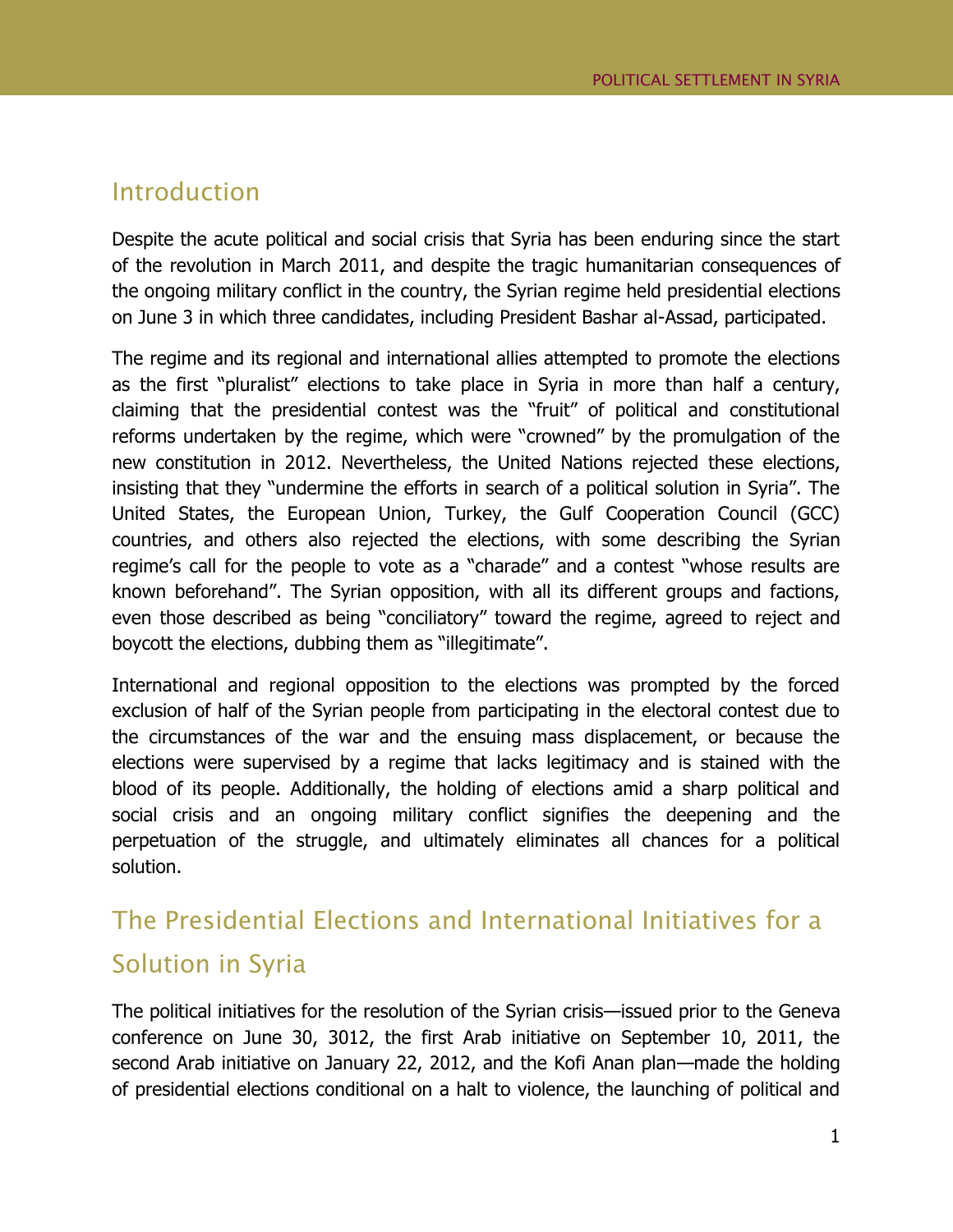societal dialogue, and the forming of a national unity government to oversee the elections. However, with the persistence of the crisis and the escalation of the regime's violence, the international and regional forces that are active in the Syrian case reached the "Geneva-1" communiqué, which calls for a transitional governing body that would be able to exercise full executive powers. This announcement, which reflected an agreement among the various parties involved, implies that the presidential elections would constitute the "end" of the transitional stage and that the announcement and organization of these elections would fall within the tasks of the transitional body that is to be formed.

Because of its weak position on the battlefield and the ascendancy of the opposition forces, the regime, under international and regional pressures, continually "welcomed" the Geneva-1 communiqué in its official discourse, without openly agreeing to it. It avoided addressing the question of presidential elections and the possibility that al-Assad may run as candidate for another presidential mandate. The 2012 constitution that was approved, however, gives Assad the right to run for two more presidential cycles.

Iran, which welcomed Kofi Annan's plan, did not expressly call for political transition and for al-Assad stepping down and refused to agree to the "Geneva-1" communiqué because it clearly called for the formation of "a transitional governing body" with full executive powers. In an attempt to avoid being excluded from a prospective political solution by new international understandings, Iran launched a six-point political initiative on December 16, 2012 that called in its third article for "the effectuation of a comprehensive national dialogue that prepares the ground for the formation of a transitional government to organize parliamentary elections and a constituent assembly to draft a new constitution, in addition to allowing for the presidential elections to be held at their specified date".

Iran sought to provide the appropriate circumstances to make this initiative "executable" or "worthy of discussion" among the influential international parties engaged in the Syrian crisis. Thus, it indirectly intervened militarily through loyal parties and militias, such as Hezbollah and the Iraqi militias, in order to shift the situation on the field to the regime's benefit. Since the al-Qusair battle in June 2013, Iran became the main overseer of the conduct of military operations in Syria, while the role of the Syrian army became limited to providing arms to the Tehran-affiliated militias. In parallel to the direct military role, Iran also played an important diplomatic role, contributing to the success of the Russian initiative in September 2013, which led to an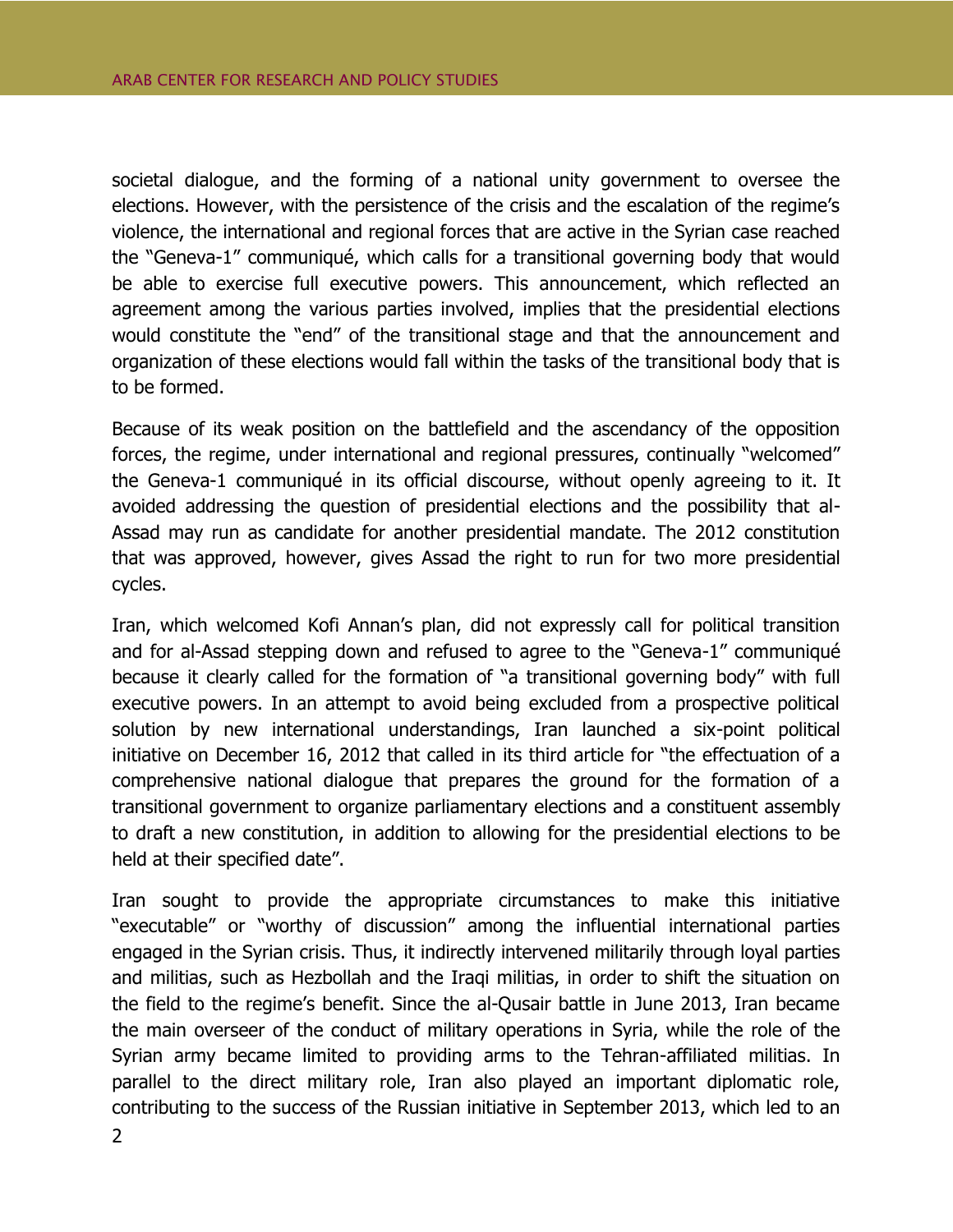agreement about handing over Syrian chemical arsenal, with the objective of preventing a punitive military strike against the regime after it used chemical weapons in the Ghouta neighborhood of Damascus in August 2013.

With the change in the military balance, the receding of the possibility of a military strike being directed against the regime, and the opening up of the international community to the regime in order to fulfill the chemical weapons deal, Syrian President Bashar al-Assad began to "insinuate" that he might run in the presidential elections scheduled for 2014 during his interviews with the Arab and Western media in late 2013, linking his decision to the people's demands. Even so, the regime was not in a position that could permit it to officially declare its intention to hold the elections, and the UN Security Council resolution no. 2118 clearly indicated the necessity of establishing a transitional governing body in accordance with the "Geneva-1" communiqué, in addition to calling for a new international conference in Geneva for the resolution of the Syrian crisis.

The Syrian regime was forced, under Russian pressure, to attend the "Geneva II" conference while Iran, again, refused, to acknowledge the "Geneva I" communiqué, leading to its exclusion from the conference. The regime was strengthened by Iranian military and political support, so it acted to sabotage the efforts of the Arab and international mediator, Lakhdar Brahimi, to launch a credible process of negotiations. Iran also exploited the failure of "Geneva-2" and the allies of the Syrian opposition refrained from taking serious steps to re-open the path for a political solution or change the balance of forces on the ground. Thus, Iran was able to take advantage of this situation to emphasize its own political initiative, which is backed by the military advances achieved with the support of Iran's militias. Since the beginning of March 2014, the tone of the Iranian political rhetoric escalated, indicating that Iran has become the main actor in the Syrian crisis. This state of affairs was affirmed during both the battle of Yabrud in the Qalamun Mountains and the process of negotiations in Old Homs; Tehran prevented the Syrian army from participating in the takeover of Yabrud, limiting the mission to the forces of Hezbollah and the Iraqi militias, such as the "Abu al-Fadl al-Abbas" militia and others. In Old Homs, moreover, Iran was the sole party negotiating with the Islamic Front in order to withdraw the opposition fighters from the city in exchange for the release of Iranian captives in Aleppo, and for supplying the Shiite towns of Nubbul and al-Zahra (Aleppo countryside) with food and aid. In support of the Iranian desire to hold the presidential elections at their specified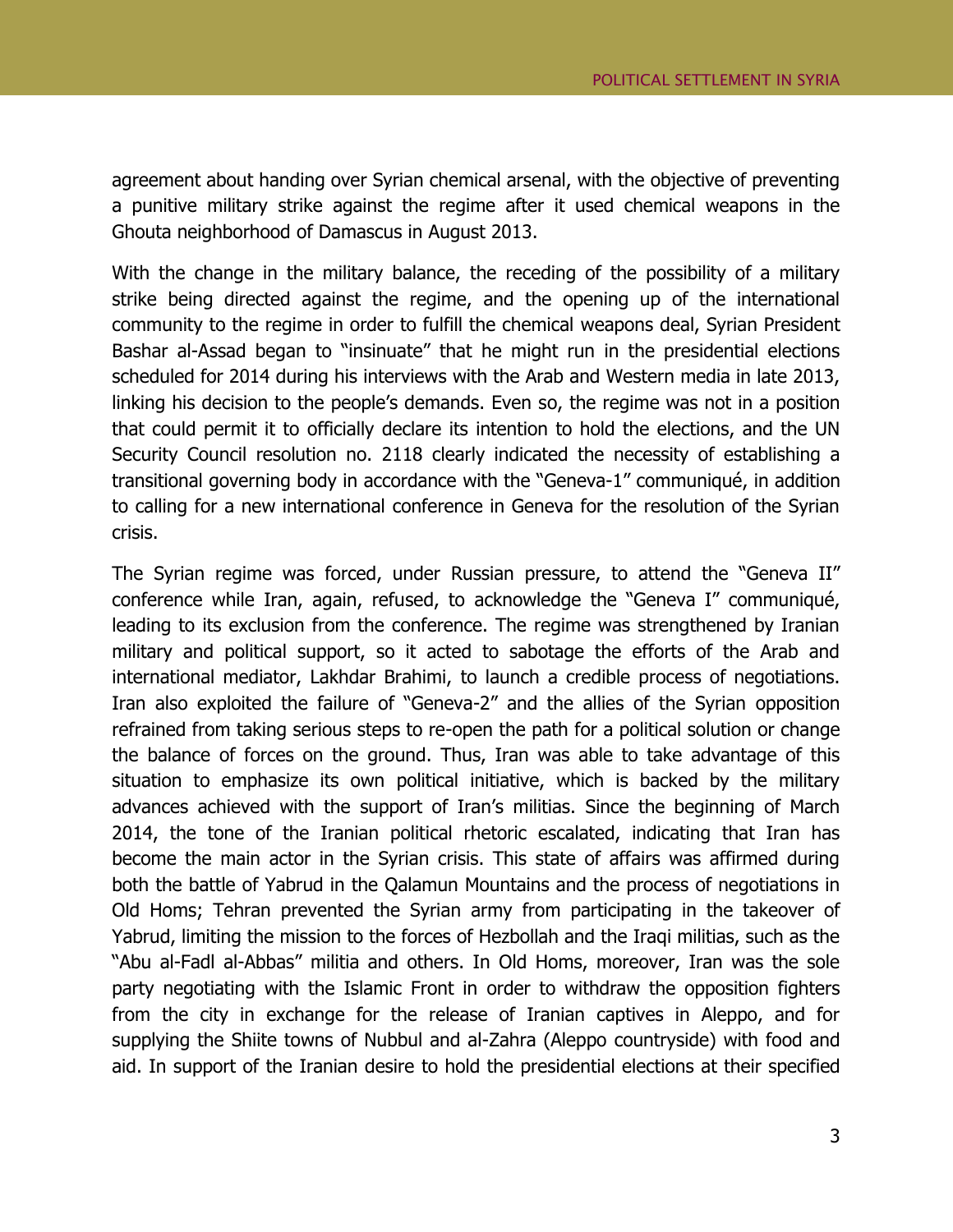date, the Syrian parliament approved the election law on March 13, 2014, opening the way for al-Assad to announce his official candidature on April 28, 2014.

## The Effect of the Presidential Elections on a Potential Political Solution

It would not be an exaggeration to state that holding the presidential elections has eliminated, at least during the current phase, any opportunity for a political resolution to the Syrian crisis in accordance with the Geneva-1 communiqué. Despite the fact that Western and Arab parties are focusing on undermining any attempt by the Syrian regime to bestow "legitimacy" over Bashar al-Assad's persistence in power, the absence of any effective measures to respond to the regime's skirting of all political initiatives and its imposition of a new political reality will encourage Iran to continue pursuing its plan to keep al-Assad at the helm of the Syrian political establishment. This reality was clear during American President Barack Obama's latest speech at West Point military academy. Obama defended his policy choices in Syria, and with the exception that he would commit to supplying the "moderate" armed opposition, there was no mention that the US would possibly undertake serious steps to further a political solution to the crisis in Syria.

Regionally, at this stage, the Syrian crisis does not constitute a "priority" for the proopposition governments; for example, the Egyptian crisis and the stability of the new regime after the "victory" of Abd al-Fattah al-Sisi in the latest presidential elections heads the list of priorities for Saudi Arabia's foreign policy. Turkey, on the other hand, appears to be focused on its domestic issues, especially with the renewal of protests and the increase in domestic criticism ofErdogan's foreign policy toward Syria, particularly in regards to the Jihadist movements, which prompted the Turkish government to designate the al-Nusra Front as a terrorist organization on June 3, 2014. Waning interest in the Syrian crisis and the halting of arms shipments had severe repercussions on the factions of the Syrian armed opposition, ultimately causing its retreat from important fronts, such as Aleppo and Deir-al-Zour, in the face of the Islamic State of Iraq and Syria (ISIS).

Given this state of affairs, Iran is attempting to exploit the Syrian presidential elections in order to revive its initiative and promote it in international circles as the only available and acceptable solution to the Syrian crisis. Tehran does not view the National Coalition for Syrian Revolutionary and Opposition Forces, or the other opposition factions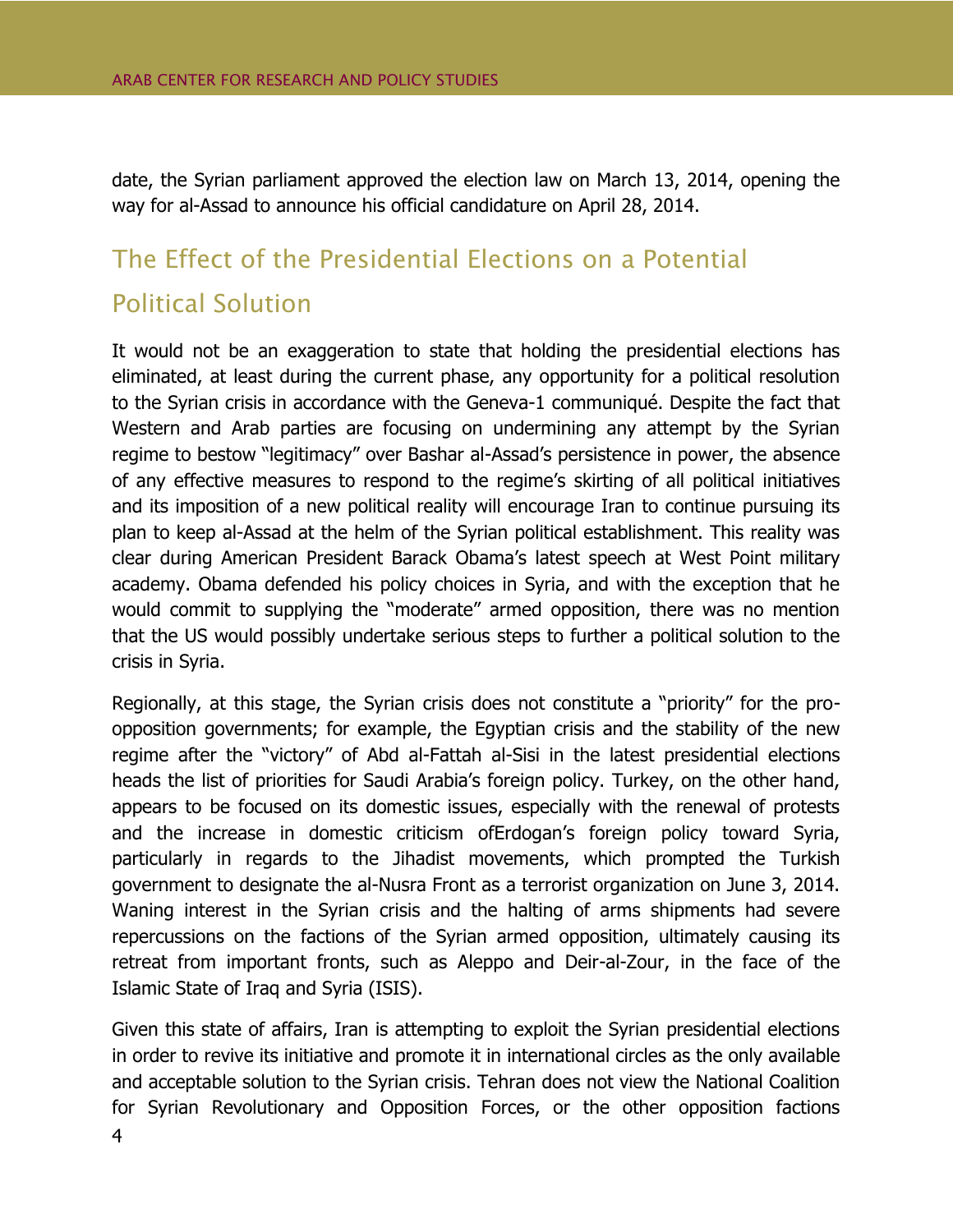operating outside Syria, as "effective and influential" parties on the Syrian domestic scene. Thus, since the beginning of 2014, Iran has sought to negotiate with the influential armed battalions and factions within the geographic area of each of these organizations, pushing them—through promises or threats—to strike permanent or temporary ceasefires with the regime, which would permit it to minimize the size of the battlefield. These efforts would also permit Tehran to later implement its proposal regarding the formation of a "national unity government," which would assume some of the presidential powers in order to manage the transitional phase, organize parliamentary elections, and amend the constitution while maintaining al-Assad in his post. Iran's foreign minister, Jawad Zarif, has openly expressed this desire during the parliamentary meeting of the "friends of Syria" held in Tehran at the beginning of June 2014, when he exclaimed that "the reconciliations that have happened in Syria affirm the fact that solutions can be reached through internal dialogue".

By holding elections, the Syrian regime sought to send multiple messages. For example, they wanted to create the impression among its supporters and allies that the regime has vanquished the opposition and is still in control in Syria, while impressing upon the international community that the only political solution acceptable to the regime is one that is tailored according to its wishes and keeps it in power. Moreover, the regime would like for Syrian society to revert to the fear the regime's security agencies previously caused throughout the country because such a society would allow al-Assad's regime, with its corruption and despotism, to continue. Moreover, the elections were used to reveal and be rid of the regime's opponents who live in areas under its control. By holding elections with predetermined results, the regime was attempting to subdue and insult the Syrian people, which leads to the prevalence of a state of frustration and hopelessness among the populace, causing it to surrender and acquiescence to the persistence of the current regime.

After the "elections," it is also likely that the regime will undertake some measures to improve its chances of survival, such as striking "reconciliation" deals (permanent or temporary) in various regions, releasing a number of detainees, and forming a new cabinet that includes a number of opposition figures (domestic and in exile). Meanwhile, the regime will attempt to communicate with some opposition figures and movements abroad in order to promote the impression that a new "political moment" has begun, without putting in question the continuity of the regime. The regime also wants to sow discord among the opposition so that certain states would be willing to work with the regime to combat "terrorism". Militarily, the regime viewed these elections as a